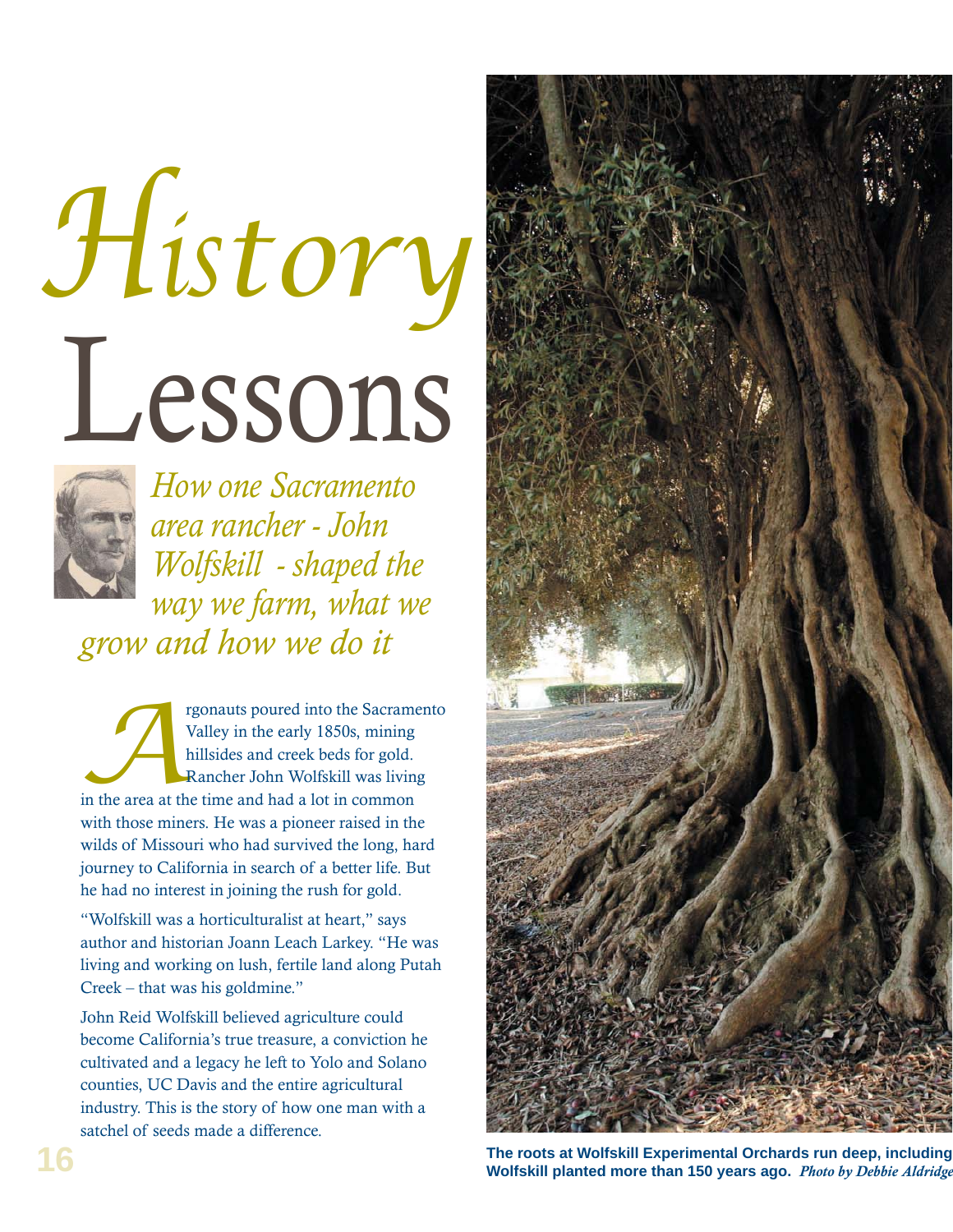

## **A born horticulturalist**

John Reid Wolfskill was born in 1804 in Boonesbourgh, KY, and raised in the wilds of Missouri, then a new territory. Like other pioneer children of the time and place (such as Kit Carson and Davy Crockett), John was well versed in farming, raising livestock, hunting and trapping. John was one of five brothers who eventually headed west.

The first to leave was the eldest brother, William. He arrived in New Mexico in 1821 when the area was still held and administered by the Mexican government. William spent 10 years trapping in the area and, in 1828,

became a Mexican citizen. In 1831, William led a company of trappers from Santa Fe to Los Angeles, opening the Santa Fe Trail to California in the process. William laid down roots in Los Angeles and turned to planting grapes and fruit trees, a move that would make him both rich and famous. (In 1857, William became the first man to grow oranges commercially in California and he would



eventually own the world largest orange grove of its day.) William married into an influential Mexican family and became prominent in southern California society.

John left home in 1828 and spent ten years freighting between New Mexico and the mining districts of Northern Mexico before he headed west to California, weathering sickness, thievery, high rivers and deep snow. John was so thin and weathered when he arrived in Southern California in 1838, William didn't even recognize him. They joined forces and John helped in the business of growing fruit. (He also managed William's winery.)

John longed for a ranch of his own. In 1840, he headed north to see what he could find. He stopped in Sonoma to ask General Mariano Vallejo's permission to scout the area. The General said he could look, but because he wasn't a Mexican citizen, he would never be granted any land. John pushed on to Putah Creek and the land where the city of Winters now stands. He was smitten. Acres and acres of wild oats grew taller than his horse's back, a sure sign of fertile soil. The land along Putah Creek had a steady source of water and was slightly higher than the surrounding valley – perfect for the agricultural life he so wanted to lead.

Not so perfect was trying to obtain a land grant from the Alta California government. As promised, Vallejo refused to authorize a grant to John Wolfskill. Two years of diplomatic negotiations ensued.

In the end, it was William's Mexican citizenship that helped seal the deal. On May 24, 1842, Governor Juan Bautista de Alvarado granted four

**ding those of this majestic olive tree**  *dridge/UC Davis*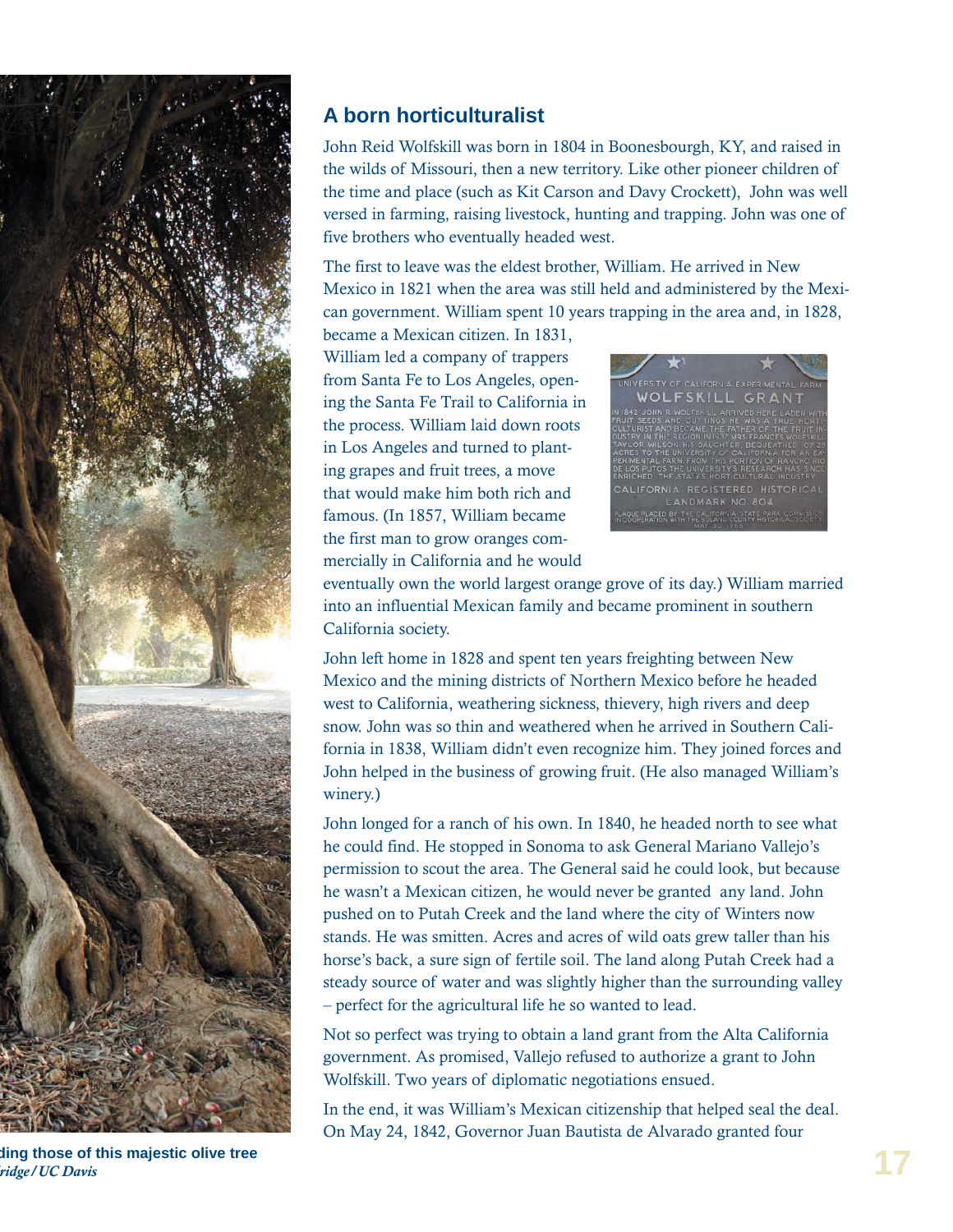

square Mexican leagues, over 17,750 acres, to William Wolfskill. Brother John set out a short time later with cattle, oxen, a few horses and a satchel of cuttings and seeds to settle on his dream land.

Four leagues was relatively small compared to other Mexican land grants, but local legend has it John wanted only as much land as he could cover on horseback in one day from sunup to sundown. On current maps, the four leagues include 10,750 acres in what became Solano County and 7,004 acres in Yolo County.

"According to local legend, John Wolfskill judged the fertility of the soil by the height of the native grain, cutting back toward the creek whenever the grain no longer came up to the highest point on his horse's back," says historian Larkey, author of the book, *Winters: A Heritage of Horticulture, a Harmony of Purpose.* "That could explain why the land grant's northern boundary, now marked by Russell Boulevard, follows an irregular stair-step contour roughly parallel to Putah Creek."

John arrived at Putah Creek in mid-July 1842

and spent his first night in a tree with "bears, panthers and other friendly carnivores prowling and howling around his bedroom roosting place," as he would later tell historian Tom Gregory.

Apparently it was all part of the fun. John defended himself with his wits and his guns and set about settling the property he called "Rancho Rio de los Putos".

He built a shack out of mud and reeds and put livestock out to graze. He planted fig and olive trees, barley, corn, beans and grapevines, tending his crops with water he hauled by bucket from the creek.

The property stayed in William Wolfskill's name until 1849, when half of it was transferred to John. Legal issues ensued when California became part of the United States in 1850, but by 1854, William was finally able to transfer the entire ranch to John.

### **Smart grower with a big heart**

John made several trips from his ranch to his brother's home in Los Angeles - and you think

**Olive trees still line the entry to what was once the Wolfskill family home.**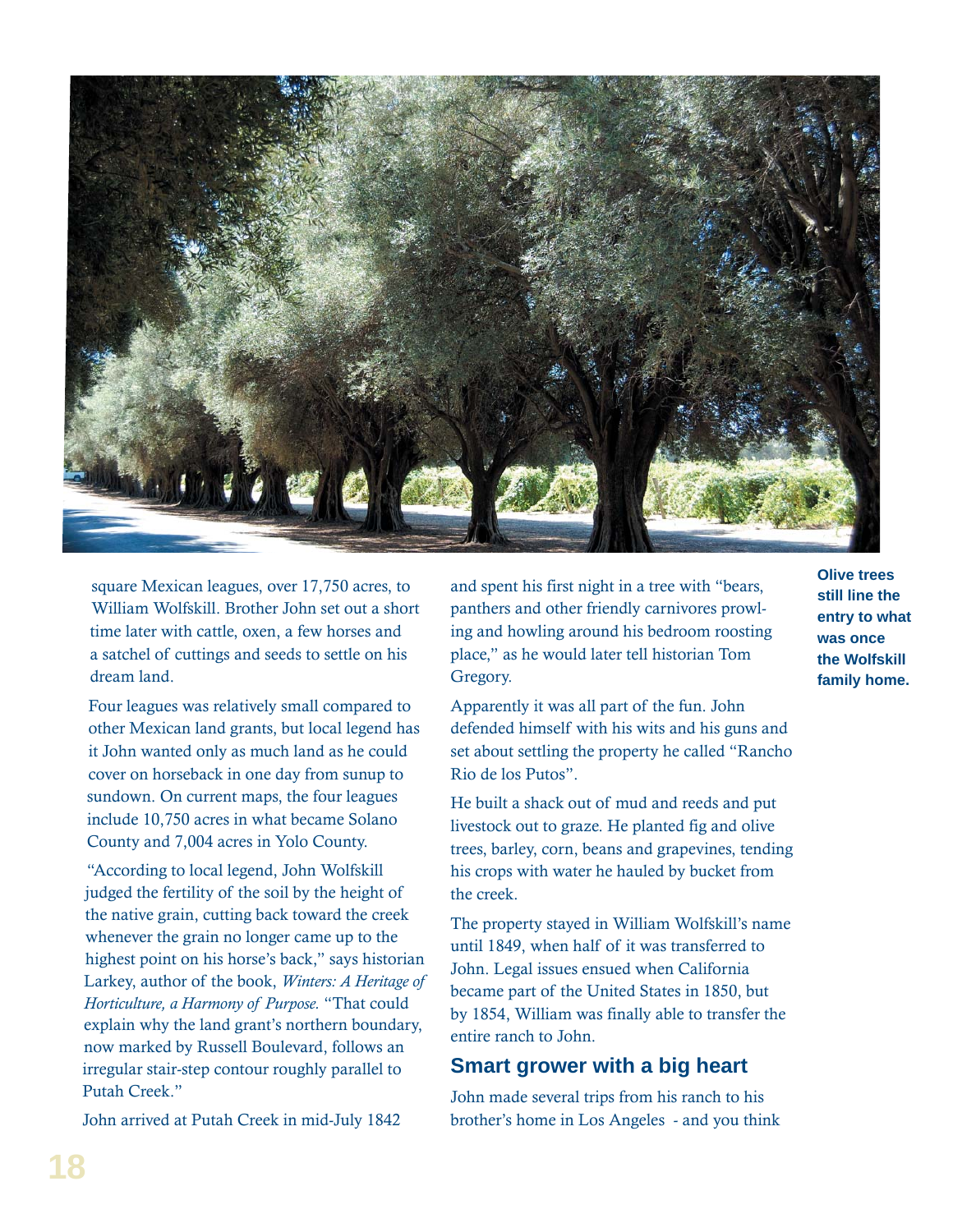the modern-day commute is tough! To get there, John would swim his horse across the Carquinez Straits. On one such trip, he returned driving a 96-head herd of cattle, a perfect number for a man whose family brand was "96".

He always returned with seeds and cuttings of new varieties of fruit, nuts and vines, including an Eastern shellbark hickory, pecans and a French Maderia nut. Once he brought back two date palm seeds, a male and a female, which gave birth to the two towering trees still gracing the Wolfskill ranch.

Over the half-century John lived in the Winters area, his concentration on different crops and products shifted, and he always seemed to be growing the right commodity at the right time. Before the Gold Rush, he focused on fruit, grains, vegetables and livestock so when miners were clamoring for fresh produce, he was there to sell it to them for a dollar a pound.

Dried beef was also in high demand, and people traveled for miles to partake of John's "jerky line" – the jerked beef he hung on a 50-foot rawhide rope stretched between two oak trees. Miners paid good money for the jerky, but John was also famous for sharing it with wayfarers in need.

As the gold-seeking mania subsided, folks settled in the bay and valley areas, providing a steady market for Wolfskill's goods. He understood the value of transportation, and would haul his produce to the boats and rail cars needed to disperse it to population centers.

### **How's this for treasure?**

According to the U.S. Agricultural Census Schedule for 1850, Wolfskill's total assets were valued at \$5,000. By 1870, the estimate was \$190,000.

John's family was growing, as well. When William Knight, a former New Mexican trader who settled in Yolo County in 1843, was murdered at Knights Ferry in 1849, John Wolfskill came to the aid of his widow and her eight young children. According to Larkey, Carmelita Knight became John's common-law wife and remained so until her death in 1852. John raised their only child, Edward. In 1858, he married Susan Cooper and they had three daughters. They raised and educated an orphaned girl, as well.

One by one, John and William's other brothers and their



**Wolfskill grew oranges from cuttings he received from his brother's massive orange grove in southern California.** 

families came to settle at Rancho Rio de los Putos – first Mathus, then Milton, then Satchel. John gave them land to cultivate, and orchards in the area grew.

As other pioneers made their homes along Putah Creek, "Uncle John" (as he was known) was quick to welcome them with encouraging words and fruit-tree cuttings. He even loaned them tools. When locals had a cultivation question, they always turned to Uncle John, the original farm advisor.

John and his family built some lovely homes on the ranch over the years, increasingly nicer than his original tule hut. In 1864, he completed a two-story home of native stone, historians figure was quarried from hills east of Monticello Dam on Putah Creek. He had planted an avenue of olive trees in 1861 which provided a magnificent entrance to the mansion. John and Susan lived and raised their family there for 28 years before it was destroyed by an earthquake in 1892.

Daughter Frances Wolfskill Taylor took charge of building a replacement, a 17-room mansion she fash-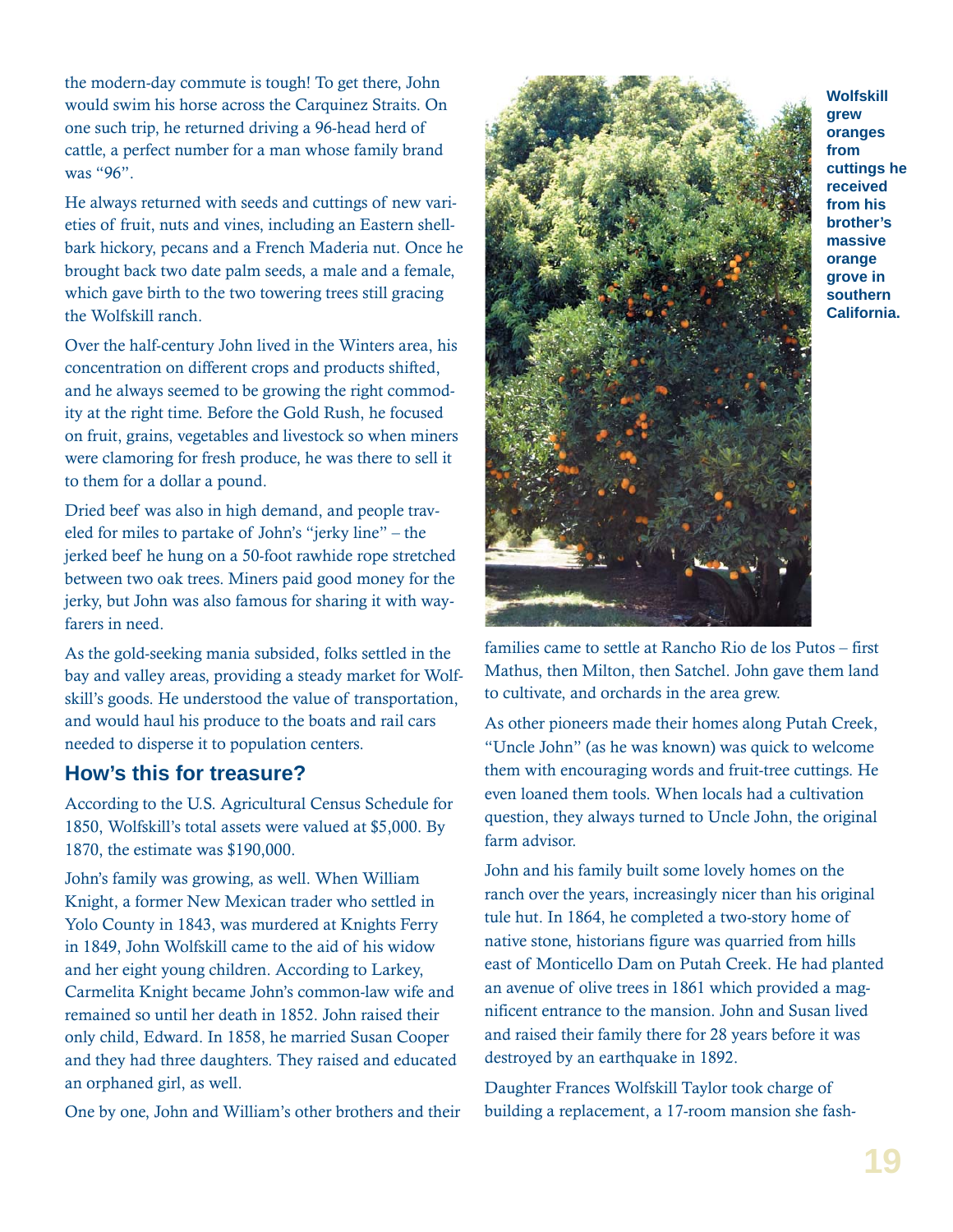

Woflskill planted two date palm seeds which gave birth to two towering trees still gracing the ranch.

ioned after the Palace Hotel in San Francisco. It had an interior courtyard and the "96" brand over the entrance. John lived in the house for five years before passing away in 1897 at the age of 93.

John was a prominent man with a fancy home but he was anything but pretentious. His friends were farmers and he was perfectly content grafting new varieties, experimenting with new forms of irrigation and pest control and reading farm journals. His idea of a special occasion was visiting farm exhibitions at state and county fairs and bringing home some new gadget.

### **A lasting legacy**

Frances took over the property and operated it with the help of her second husband, Lawrence Wilson. When she died in 1934, she left 107 acres of her father's prime real estate – including the mansion and rows and rows of vines, fruit and nut trees – to the UC Davis Department of Pomology, now incorporated in the Department of Plant Sciences, for an experimental horticulture station. Drive 1.6 miles west of Winters on Putah Creek

Road and you can see it, heralded by the original olive-trees entrance and a bronze plaque that reads:

*In 1842 John R. Wolfskill arrived here laden with fruit seeds and cuttings. He was a true horticulturist and become the father of the fruit industry in this region. Mrs. Frances Wolfskill Taylor Wilson, his daughter, bequested 107.26 acres to the University of California for an experimental farm from this portion of Rancho Rio de los Putos. The University's research has since enriched the state's horticultural industry.*

And indeed, it has. "The Wolfskill Experimental Orchards are a research treasure," says Professor Ted DeJong, a pomologist and the station's director. "Work there has resulted in the development and release of 55 new varieties - 29 strawberry, eight processing peach, seven cherry, five almond, three prune and three pistachio - as well as two almond-peach rootstocks."

Germplasm evaluation blocks for research and education have been conducted for 18 commodities – everything from apricot to almond to avocado. The orchards have been invaluable for plant breeding and environmental stress research, such as rain cracking